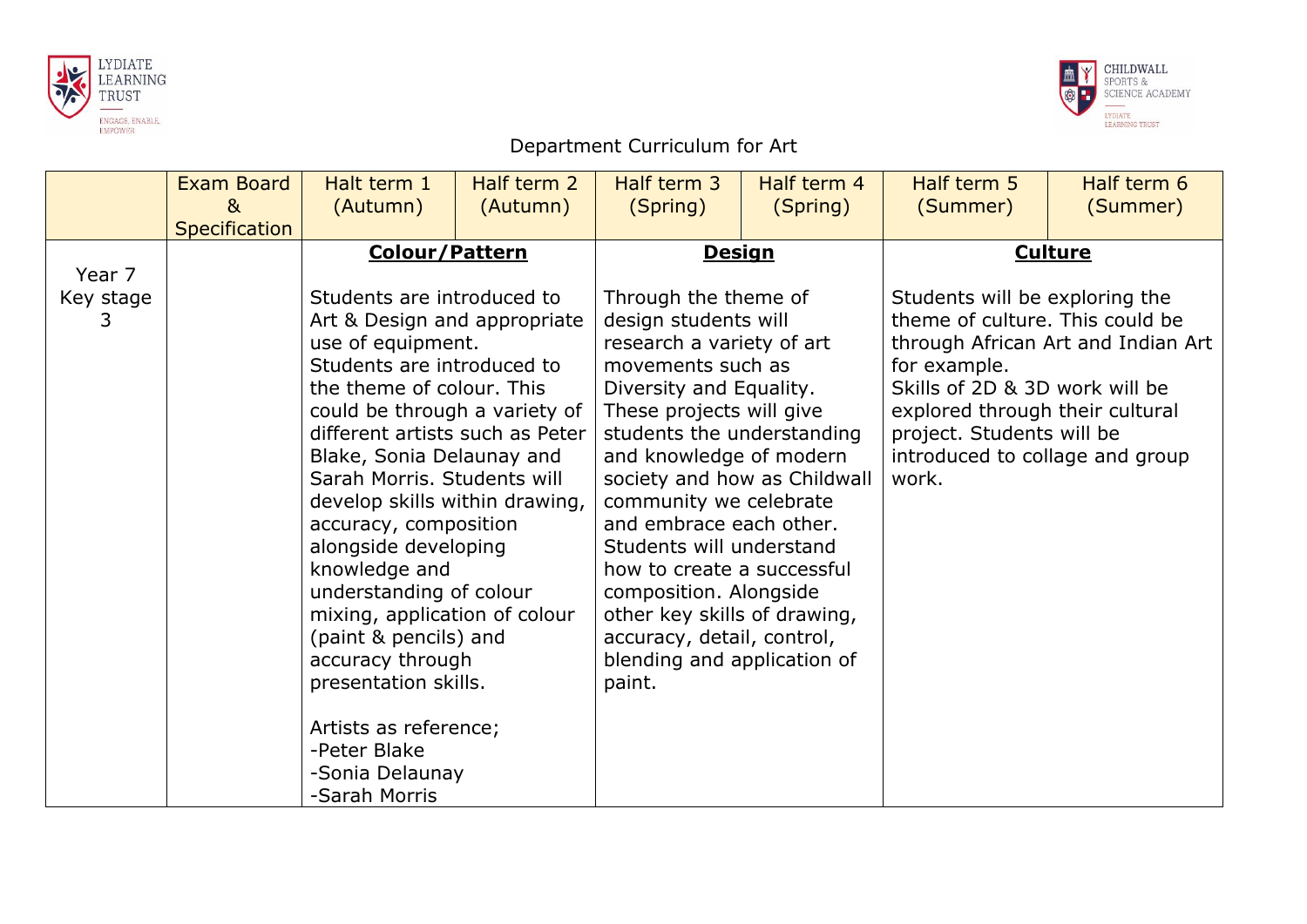



|                          | <b>Portraiture</b>                                                                                                                                                                                                                                                                                                                                                                                                                                                                | <b>Fantasy &amp; Strange</b>                                                                                                                                                                                                                                                                                                                                                                                                                                              | <b>Culture</b>                                                                                                                                                                                                                                                                                                                                                                                                       |
|--------------------------|-----------------------------------------------------------------------------------------------------------------------------------------------------------------------------------------------------------------------------------------------------------------------------------------------------------------------------------------------------------------------------------------------------------------------------------------------------------------------------------|---------------------------------------------------------------------------------------------------------------------------------------------------------------------------------------------------------------------------------------------------------------------------------------------------------------------------------------------------------------------------------------------------------------------------------------------------------------------------|----------------------------------------------------------------------------------------------------------------------------------------------------------------------------------------------------------------------------------------------------------------------------------------------------------------------------------------------------------------------------------------------------------------------|
| Year 8<br>Key stage<br>3 | Students will begin their<br>project by researching of<br>Modern Art through<br>portraiture. Students will<br>observe portraits and<br>develop understanding and<br>knowledge of key skills in<br>proportion, scale,<br>observation.<br>Students will develop their<br>portraits through a range of<br>techniques such as tonal<br>shading and application of<br>colour.<br>Artists as reference;<br>- Sandra Silberzweig<br>-Julian Opie<br>- Alexander Khokhlov<br>-Chuck Close | Students will research and<br>analyse relevant work of<br>artists linked to Fantasy &<br>Strange buildings. They will<br>look at artists such as<br>Hunderwasser and Gaudi as<br>a starting point.<br>Students will then develop<br>their imagination in order to<br>create their own<br>personalised outcome.<br>This will allow skills in<br>drawing, composition and<br>colour to be developed.<br>Artists as reference;<br>-Salvador Dali<br>-Joan Miro<br>-Paul Klee | Students will be exploring and<br>analysing a range of different<br>cultures. This could be through<br>Mexican Day of the Dead for<br>example.<br>Skills of 2D & 3D work will be<br>explored through their cultural<br>project. Students will be<br>introduced to collage and group<br>work.<br>Investigating art through cultural<br>themes. Emphasis on detail,<br>design, application of paint,<br>colour mixing. |
|                          |                                                                                                                                                                                                                                                                                                                                                                                                                                                                                   |                                                                                                                                                                                                                                                                                                                                                                                                                                                                           |                                                                                                                                                                                                                                                                                                                                                                                                                      |
| Year 9                   | <b>Pop Art</b>                                                                                                                                                                                                                                                                                                                                                                                                                                                                    | <b>Street Art</b>                                                                                                                                                                                                                                                                                                                                                                                                                                                         | <b>Culture</b>                                                                                                                                                                                                                                                                                                                                                                                                       |
| Key Stage<br>3.          | Students will research the<br>Pop Art movement.                                                                                                                                                                                                                                                                                                                                                                                                                                   | Students will analyse a<br>range of street artists work<br>and meaning.                                                                                                                                                                                                                                                                                                                                                                                                   | Investigating design through a<br>particular cultural reference.                                                                                                                                                                                                                                                                                                                                                     |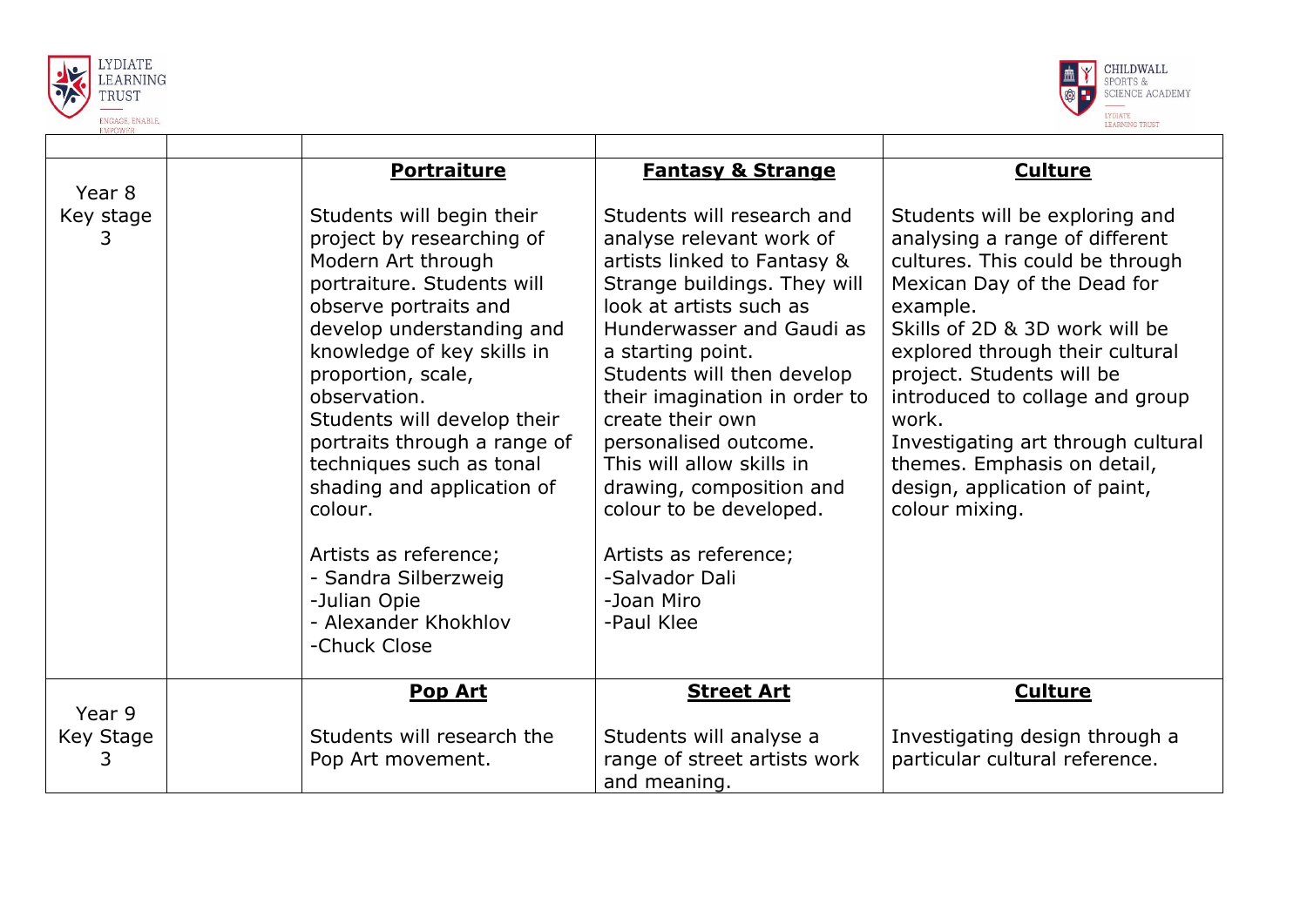



|           |                          | This will allow students to<br>understand the key<br>characteristics of Pop Art and<br>how to develop their own<br>personal response.<br>Students will be focusing on<br>the following skills design,<br>composition, colour and<br>blending/shading with<br>pencils and paint.<br>Artists as reference;<br>-Andy Warhol<br>-Roy Lichtenstein<br>-Richard Hamilton | Understanding why street<br>artists may convey political<br>messages within their<br>artwork or mural designs.<br>Students will develop their<br>skills in order to create their<br>own ideas and link it into a<br>street art mural design.<br>Students will use the<br>themes of icons, Equality<br>and mural designs.<br>Artists as reference;<br>-Banksy<br>-Shepard Fairey<br>-Diversity/Equality Street<br>Art | Students will be developing work<br>to show highly decorative<br>designs, patterns and colours.<br>Students will explore a range of<br>media such as acrylic paints,<br>watercolours and printing. |
|-----------|--------------------------|--------------------------------------------------------------------------------------------------------------------------------------------------------------------------------------------------------------------------------------------------------------------------------------------------------------------------------------------------------------------|----------------------------------------------------------------------------------------------------------------------------------------------------------------------------------------------------------------------------------------------------------------------------------------------------------------------------------------------------------------------------------------------------------------------|----------------------------------------------------------------------------------------------------------------------------------------------------------------------------------------------------|
| Year 10   | <b>AQA</b><br>Art, Craft | <b>GCSE Art and Design (Coursework)</b>                                                                                                                                                                                                                                                                                                                            |                                                                                                                                                                                                                                                                                                                                                                                                                      | <b>GCSE Art and Design</b><br><u>(Coursework)</u>                                                                                                                                                  |
| Key Stage | and Design               | Students will be introduced to GCSE Art and Design. They                                                                                                                                                                                                                                                                                                           |                                                                                                                                                                                                                                                                                                                                                                                                                      |                                                                                                                                                                                                    |
| 4         |                          | will research and understand the Assessment Objectives for                                                                                                                                                                                                                                                                                                         | Students will begin their main                                                                                                                                                                                                                                                                                                                                                                                       |                                                                                                                                                                                                    |
|           |                          | Arts, Craft & Design.<br>Students will be introduced to a range of workshops/skills                                                                                                                                                                                                                                                                                | coursework project which will<br>enable them to complete work                                                                                                                                                                                                                                                                                                                                                        |                                                                                                                                                                                                    |
|           |                          | to develop their experimentation. 3D, print-making,                                                                                                                                                                                                                                                                                                                | over the summer term.                                                                                                                                                                                                                                                                                                                                                                                                |                                                                                                                                                                                                    |
|           |                          | collage, photography, drawing and painting.                                                                                                                                                                                                                                                                                                                        |                                                                                                                                                                                                                                                                                                                                                                                                                      |                                                                                                                                                                                                    |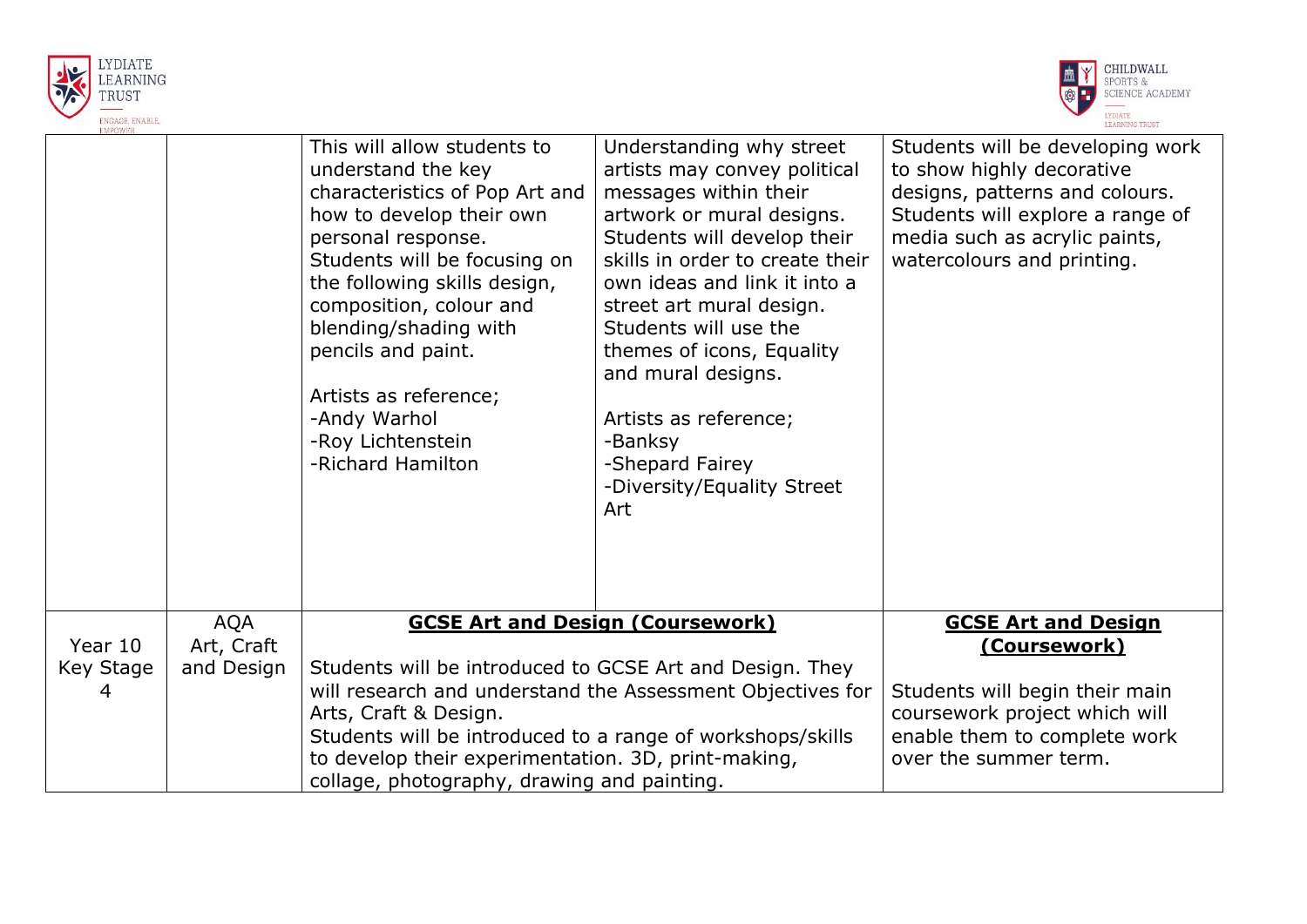



| <b>EMPOWER</b>            |                                        | Students will continue to experiment with a range of media<br>through workshops. They will complete a range of single<br>pieces or a small project that will allow them to<br>experiment.                                                                                                                                                                                                          | They will be focusing on a<br>particular personalised<br>project/theme. They will start<br>their artist research study sheets.                                                                                                                                                                                                                                                   |                                                                                                                                                                                                                                                            |
|---------------------------|----------------------------------------|----------------------------------------------------------------------------------------------------------------------------------------------------------------------------------------------------------------------------------------------------------------------------------------------------------------------------------------------------------------------------------------------------|----------------------------------------------------------------------------------------------------------------------------------------------------------------------------------------------------------------------------------------------------------------------------------------------------------------------------------------------------------------------------------|------------------------------------------------------------------------------------------------------------------------------------------------------------------------------------------------------------------------------------------------------------|
| Year 11<br>Key stage<br>4 | <b>AQA</b><br>Art, Craft<br>and Design | <b>GCSE Art and Design</b><br><u>(Coursework)</u><br>Analyse the work of a range<br>of artists linking to the<br>students chosen theme.<br>Develop the understanding if<br>the artists style (Application<br>of colour, texture,<br>composition, media used.)<br>Students will start to create<br>work linking to the<br>assessment objectives in<br>order to build their<br>coursework portfolio. | <b>GCSE Art and Design</b><br><u>(Coursework)</u><br>Students will start to finalise<br>their personal projects<br>through completing all<br>assessment objectives AO1-<br>4.<br><b>GCSE Art and Design</b><br><u>(External Task – Exam)</u><br>Students will choose their<br>external project and will<br>develop a portfolio of work<br>in relation to the chosen<br>question. | <b>GCSE Art and Design</b><br><u>(External Task - Exam)</u><br>Students will choose their<br>external project and will develop<br>a portfolio of work in relation to<br>the chosen question.<br>Final piece will be completed<br>within the 10hour period. |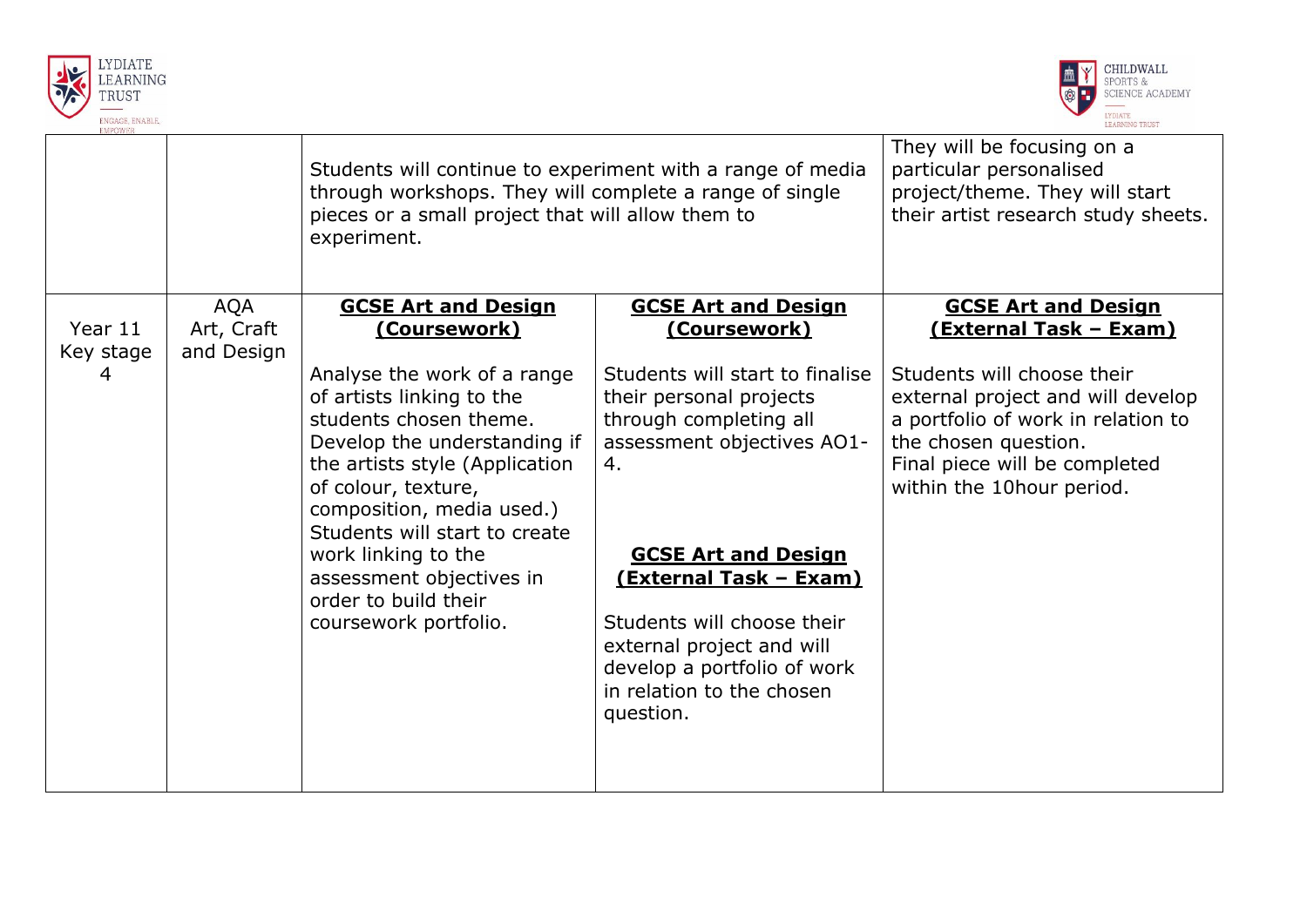



| Year 12         | <b>AQA</b>                | <b>A Level Art and Design</b>                                                                                                                                                                                                                           |                                                   |                                                            |  |  |
|-----------------|---------------------------|---------------------------------------------------------------------------------------------------------------------------------------------------------------------------------------------------------------------------------------------------------|---------------------------------------------------|------------------------------------------------------------|--|--|
| Key stage       | A Level Art               |                                                                                                                                                                                                                                                         |                                                   |                                                            |  |  |
| 5.              | and Design                | Students will be introduced to A Level Art and Design. They will research and understand the<br>Assessment Objectives for Art & Design.                                                                                                                 |                                                   |                                                            |  |  |
|                 |                           | Students will develop their skills through a variety of workshops to enhance experimentation<br>and skills.                                                                                                                                             |                                                   |                                                            |  |  |
|                 |                           | Students will develop their understanding of drawing a successful portrait and using a range of<br>drawing and tonal techniques. Understanding and acknowledging the importance of drawing<br>from life.                                                |                                                   |                                                            |  |  |
|                 |                           | Students will continue the year through development of analysis, investigating with media and<br>experimentation of skills. This will allow students to have a wealth of knowledge and<br>understanding of developing their own personal investigation. |                                                   |                                                            |  |  |
| Year 13         | <b>AQA</b>                | <b>A Level Art and Design</b>                                                                                                                                                                                                                           | Students will start to finalise                   | <b>A Level Art and Design</b>                              |  |  |
| Key stage<br>5. | A Level Art<br>and Design | (Personal Investigation)                                                                                                                                                                                                                                | their personal projects<br>through completing all | <u>(External Task - Exam)</u>                              |  |  |
|                 |                           | Students will begin to                                                                                                                                                                                                                                  | assessment objectives AO1-                        | Students will choose their                                 |  |  |
|                 |                           | analyse the work of a range                                                                                                                                                                                                                             | 4.                                                | external project and will develop                          |  |  |
|                 |                           | of artists linking to the<br>students chosen theme.                                                                                                                                                                                                     | 1000-3000 word written<br>analysis to accompany.  | a portfolio of work in relation to<br>the chosen question. |  |  |
|                 |                           | They will develop the                                                                                                                                                                                                                                   |                                                   | Final piece will be completed                              |  |  |
|                 |                           | understanding if the artists                                                                                                                                                                                                                            |                                                   | within the 15hour period.                                  |  |  |
|                 |                           | style (Application of colour,                                                                                                                                                                                                                           |                                                   | 1000-3000 word written analysis                            |  |  |
|                 |                           | texture, composition, media                                                                                                                                                                                                                             |                                                   | to accompany.                                              |  |  |
|                 |                           | used.)                                                                                                                                                                                                                                                  | <b>A Level Art and Design</b>                     |                                                            |  |  |